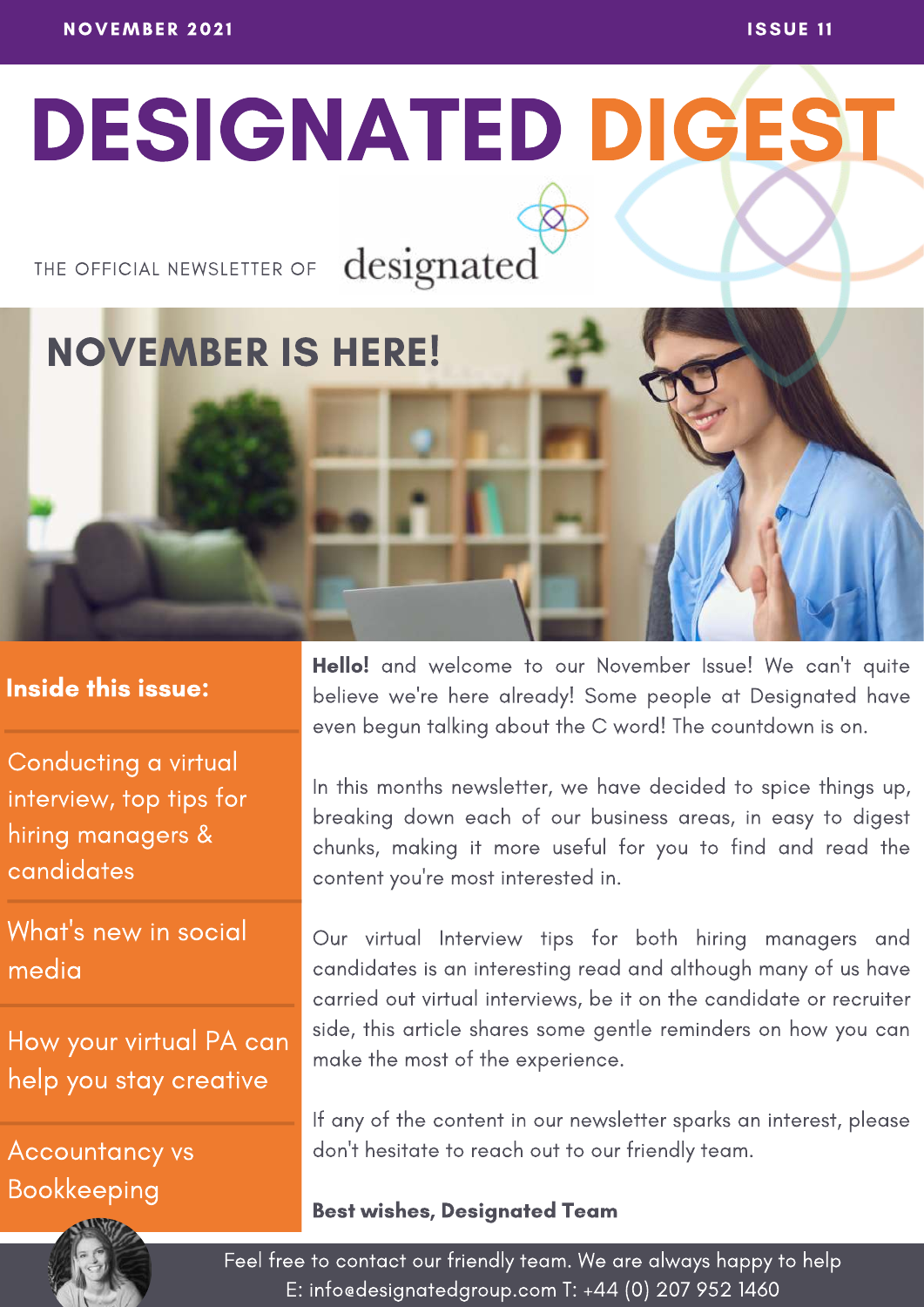# **HR & RECRUITMENT**

## Conducting a virtual interview, top tips for hiring managers & candidates

Article originally written by Graziella Verazzo.

Let's be honest, you can't beat a face to face meeting. As the hiring manager or interviewer, you have the opportunity to see your potential new team member in what could be their new working environment. However since the Covid-19 pandemic changed our preferred ways of working, we have seen the rise of virtual meetings. Virtual job interviews have allowed hiring managers to continue the recruitment and hiring process throughout lockdown, which is a good thing. However, with it comes a whole new set of challenges that we have had to quickly learn to adapt to. Read more>

## **MARKETING**



# J O O F P

### **What's new in Social Media?**

Social Media tools and tricks change weekly, so it can be a real pain keeping up with what's hot and what's been dropped. (We're looking at you LinkedIn stories  $\circled{c}$ )

- . Pinterest Announces a story like 'watch tab' at its creators festival.
- . Collaborating is a huge part of how people connect on Instagram, they have now launched official 'collabs'
- · Instagram announcement: social media managers can now post content from their desktop. Finally!
- Is Facebook really changing its name?

#### Read more >